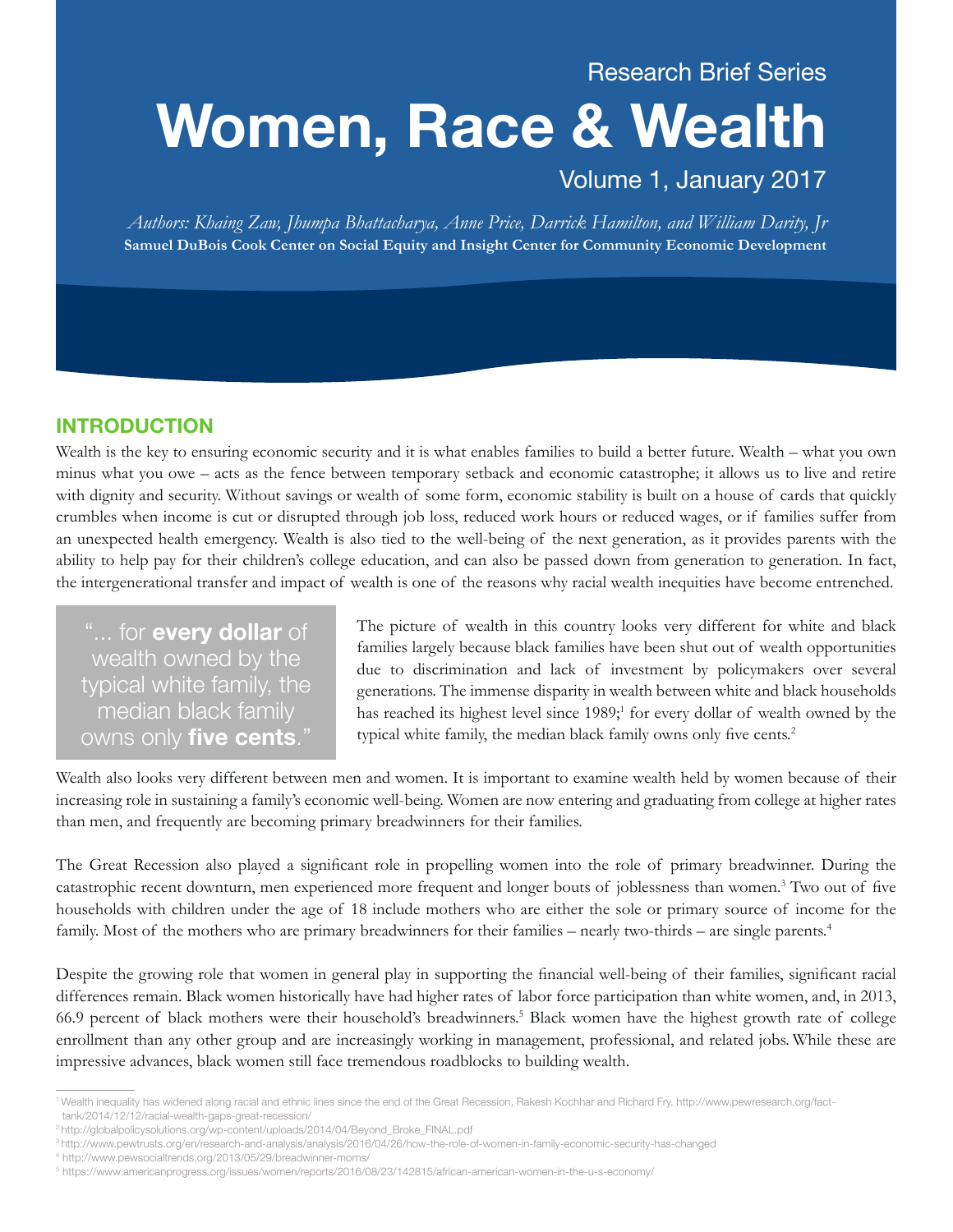While pay inequity is among the most widely documented economic disparity for black women, another gap exists that is even more damaging to future generations – the wealth inequity. Income is mainly used for daily necessities, but wealth constitutes resources that improve life chances. This research paper summarizes patterns of household wealth among black and white women by college education, family structure, and age using the Panel Study of Income Dynamics (PSID). The PSID is the longest running longitudinal household survey in the world. It contains nationally representative household data for each survey year, and we use results from the 2013 wealth module which surveys the value of assets and debts held by households.

We find that with limited wealth, single women without a college degree, irrespective of race, are just one financial crisis or job loss away from catastrophe. Also, wealth differences among white and black women persist despite type of family structure, marriage, age, or education. Black women fall far below parity in wealth with white women, and unmarried black women typically fare the worst. Finally, our findings reveal that black women do not experience gains in wealth that typically are expected with aging or increased educational attainment. Young, single black women with a college degree face particularly dramatic stumbling blocks in accumulating wealth.

## **A COLLEGE DEGREE AND MARRIAGE FAILS TO YIELD SIGNIFICANT WEALTH GAINS FOR BLACK WOMEN**

The story of the American Dream proclaims that opportunities for economic success are open to anyone with pure grit, gumption, and merit regardless of race. A college education is viewed as a key driver of upward mobility and the primary vehicle to eradicate racial differences in economic success. In reality, while a college degree may result in some improvement in life outcomes, it does little to undo the massive differences in wealth across race.

Our data show that black women have far less wealth than white women regardless of level of education. Single white women *without* a college degree have \$3,000 more in median wealth than single black women *with* a college degree. Single white women with a bachelor's degree have seven times the wealth of their black counterparts, \$35,000 and \$5,000 in median wealth, respectively.

Marriage is another avenue that traditionally has been invoked as a means of increasing wealth for women. However, instead of marrying those from different social classes, more and more people with higher incomes and college educations are choosing to marry one another – a phenomenon referred to as assortative mating. Marriage does little to help equalize wealth among white and black women with a college degree. For example, Table 1 shows that married white women *without* a bachelor's degree have more than two and a half times the wealth of married black women *with* a degree. Racial wealth disparities widen among married women with a bachelor's degree, as married white women have more than five times the amount of wealth as their black counterparts.

|                |              | <b>No Bachelor's Degree</b> | With Bachelor's Degree |              |  |
|----------------|--------------|-----------------------------|------------------------|--------------|--|
|                | <b>BLACK</b> | <b>WHITE</b>                | <b>BLACK</b>           | <b>WHITE</b> |  |
| Married*       | \$25,000     | \$117,200                   | \$45,000               | \$260,000    |  |
| Single Females | \$500        | \$8,000                     | \$5,000                | \$35,000     |  |

#### **TABLE 1: MEDIAN WEALTH OF WOMEN BY FAMILY STRUCTURE, COLLEGE EDUCATION AND RACE, 2013**

## **SINGLE MOTHERS HAVE VIRTUALLY NO WEALTH TO DRAW UPON IN A FINANCIAL CRISIS**

Married women with children under 18 tend to be much better off financially than those who are single mothers. Our findings show that single mothers, regardless of race, have virtually no wealth to draw upon in times of crisis or job loss – further dimming prospects for the next generation. While single white mothers have a median wealth of \$3,000, black single mothers experience the largest wealth disadvantage with a median wealth of zero – at least half of these mothers had no wealth or had debts greater than the value of their assets.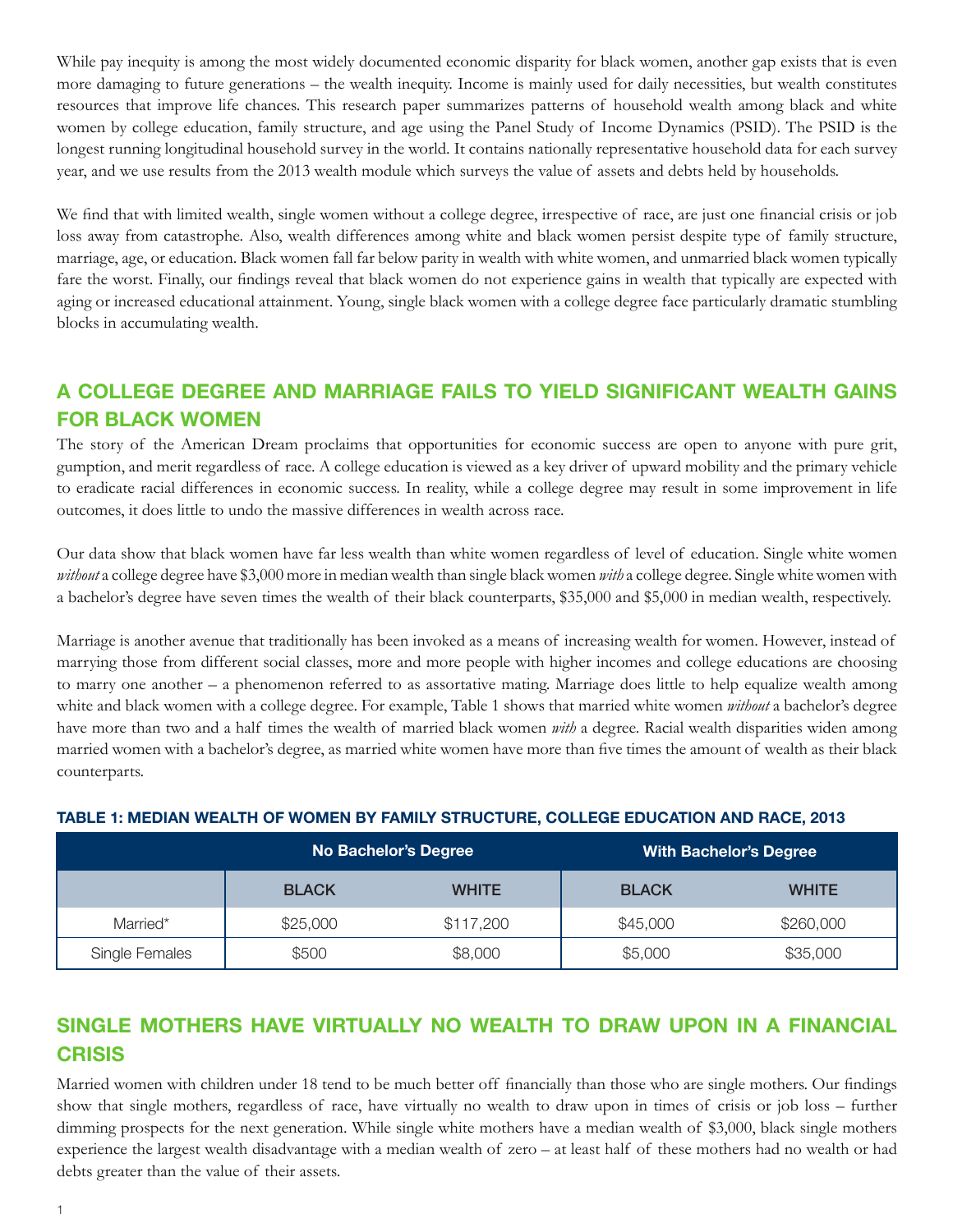The table below shows that having children certainly dips into the wealth of a parent, regardless of race. Childcare and education costs most likely lessen a parent's ability to save and accumulate wealth. Once again, similar patterns of wealth inequities persist. White women still have considerably more wealth than black women regardless of raising children or not. In fact, single white women with kids have the same amount of wealth as single black women without kids.

Married women without children have significantly more wealth than single women. Married white women without children have over \$200,000 more in wealth than married white women with children and six times the wealth of black women who similarly have no children. This category of white married women has \$285,500 in median wealth compared with \$45,000 for blacks. With children in the picture, **married white women have over four times the net worth of married black women.**

**TABLE 2: MEDIAN WEALTH OF WOMEN BY FAMILY STRUCTURE, PRESENCE OF CHILDREN UNDER 18 AND RACE, 2013**

|                |              | No Children  | <b>With Children</b> |              |  |
|----------------|--------------|--------------|----------------------|--------------|--|
|                | <b>BLACK</b> | <b>WHITE</b> | <b>BLACK</b>         | <b>WHITE</b> |  |
| Married*       | \$45,000     | \$285,500    | \$16,000             | \$65,529     |  |
| Single Females | \$3,000      | \$19,000     | \$0                  | \$3,000      |  |

\* Head of household married. Over 98% are married couple households. 1.5% are households with no "Wife" present. Note: "With Children" refers to households with children under the age of 18.

## **INCREASED AGE AND EDUCATION DO NOT NECESSARILY TRANSLATE INTO WEALTH FOR BLACK WOMEN**

Single young women (under age 40), regardless of race and education, are beginning their adult years with very little if any wealth. Single white women with a college education begin to build more wealth in their 40s, but single white women who lack a college degree have low wealth levels at all ages. On the other hand, married white women, especially those with college degrees, are able to build wealth across age groups.

Black women are the most disadvantaged as they show negative median wealth at different ages regardless of marital status. Single black women in their 20s without a degree have zero wealth and the **typical single black women with a college degree is \$11,000 in debt. Married black women in their 30s and with college degrees are \$20,000 in debt.** One reason for the wealth gap among college educated single women is that black women have the highest level of student debt and struggle to pay off the debt in early adulthood despite working full-time. Between 2009 and 2012, white women who graduated in the 2007–08 school year paid off an average of 33 percent of their student debt, while black women in that group managed to pay off less than 10 percent of their student debt.<sup>6</sup> As a result, black women are less able to build wealth by saving for retirement or purchasing a home.

Further, when we examine women's wealth near retirement (ages 60+), we see that white women are better positioned for stable retirement. This is especially the case if they are married and college educated, since they have nearly two times the wealth of black married women with bachelor's degrees. Married white women without a college degree have nearly four times the wealth of their black counterparts. **Older, single black women with a college degree have a mere \$11,000 in wealth,** which is the lowest of all groups in that age range and is in **stark contrast to the \$384,400 in median wealth among single white women** with a bachelor's degree.

Older, single black women with a college degree have a mere **\$11,000** in wealth, which is the lowest of all groups in that age range and is in stark contrast to the **\$384,400** in median wealth among single white women with a bachelor's degree.

**\$384,400**

#### **\$11,000**